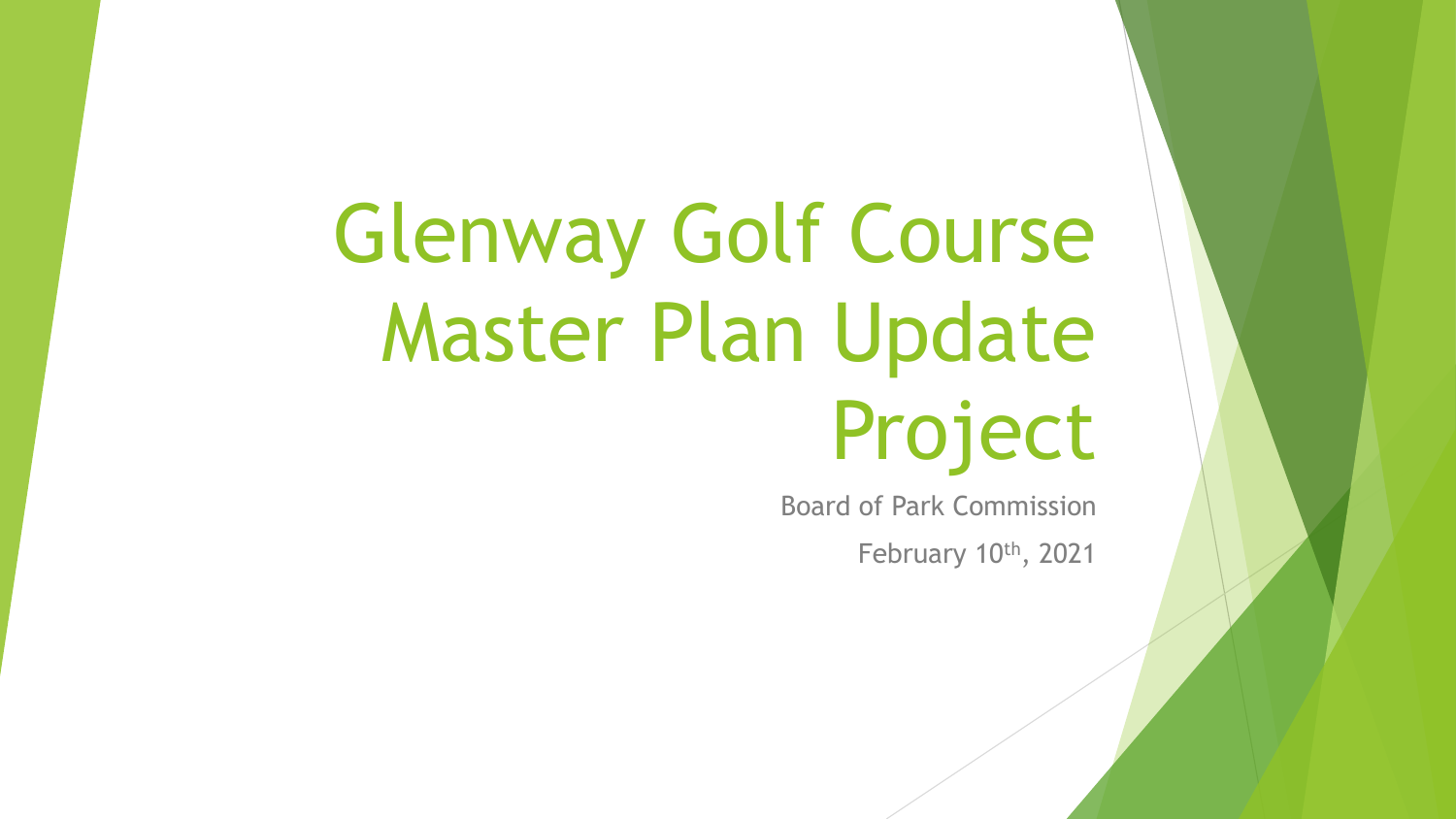# Task Force Recommendations - 2020

- 1. The City should provide Municipal Golf in Madison Parks.
- 2. The City should remove the enterprise fund designation from its golf courses.
- 3. The City should update the mission of the golf program.
- 4. The City should issue a Request for Proposals to evaluate the option of a private of non-<br>profit operator for Monona and establish a plan and timeline to eliminate eighteen holes at Yahara Hills.
- 5. The City should work with the University of Wisconsin, including the OJ Noer Ag Research Station, to develop Integrated Pest Management protocols that are at the forefront of managing public golf courses sustainably.
- 6. The City should work to promote positive ecological outcomes at the golf courses through reducing reliance on limited natural resources and providing ecological assets.
- 7. The City should work with stakeholders and staff to develop a specific action plan to promote equity and inclusion at all courses.
- 8. The City should work with Residents, stakeholders, and partners to promote wider utilization by the community of the golf courses to better integrate the courses into the wider park system for uses other than golf.
- 9. The City should ensure that if City resources are used to invest in capital projects at golf courses it is done in an equitable and fiscally responsible manner to reduce negative impact on park services across the system.
- 10. The City should not sell park land to fund capital improvements of the golf courses.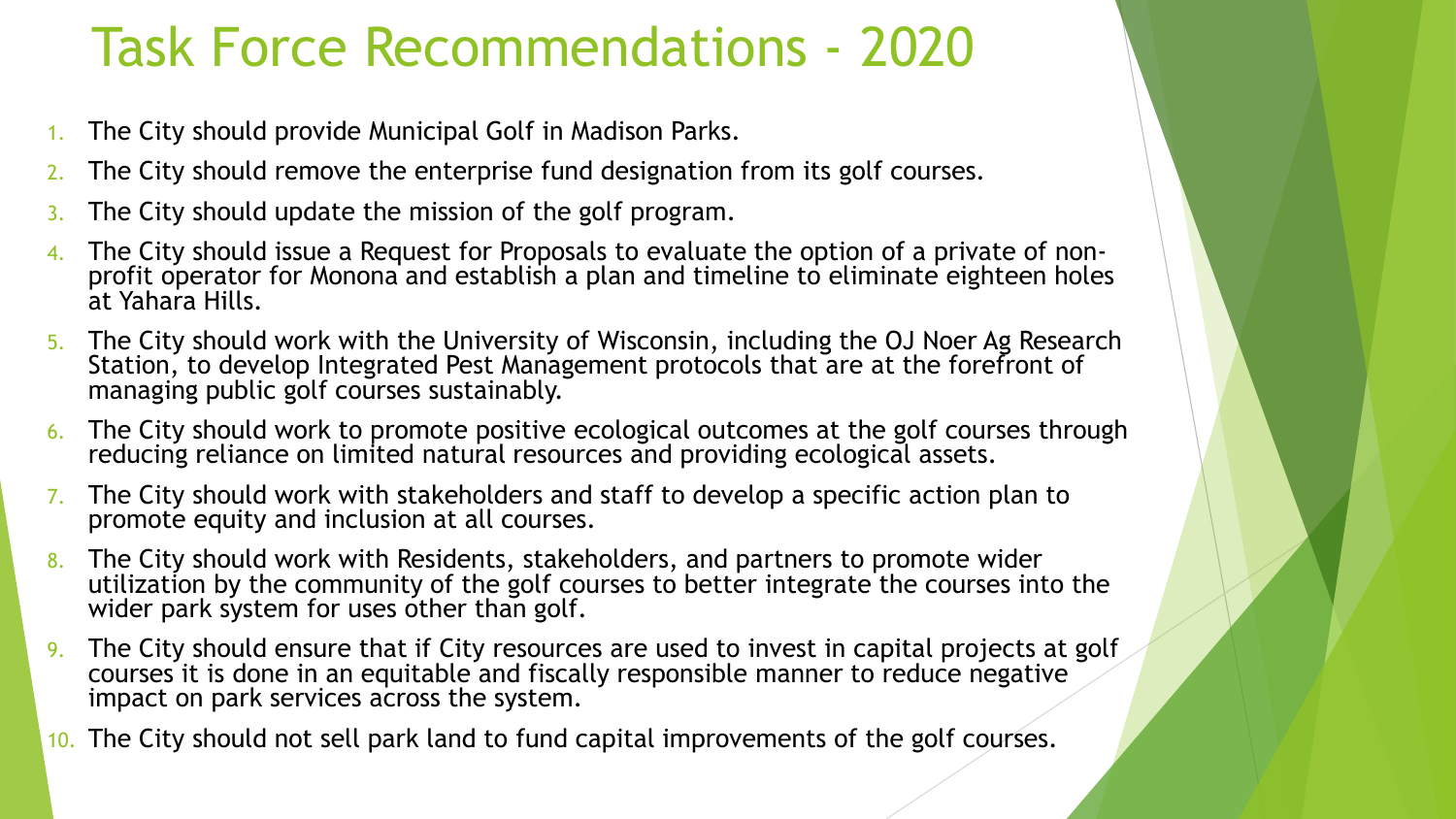# Project Overview

The goal of the project is to implement the vision of the Task Force at Glenway Golf Course. The project would improve the golf course, park, environment, and community and is made possible by a generous donation from Michael and Jocelyn Keiser and with the support of the Madison Parks Foundation.

- 1. Master Plan Design Team
	- ▶ To propose an Updated Master Plan for Glenway Golf Course that is consistent with the Task Force on Municipal Golf recommendations that is funded through a significant private donation.
- 2. Ecological Resources Team
	- **To assist the Design Team with ecologically based land management planning that promotes more** natural areas into the Master Plan and to assist Parks staff in developing a sustainable land management plan that enhances the environmental benefits (e.g. stormwater retention, pollinator habitat) of the park property.
- 3. Program and Park User Team
	- ▶ To assist the Design Team in park amenity planning to enhance diverse use of the park and to develop an operational programming plan that promotes enhanced use of the park (e.g. Sunday afternoons at the park, movies in the park) and provides equitable and affordable access to the golf course.
- 4. Turfgrass Science Team
	- **To assist the Design Team on turf management matters and to assist Parks staff in developing an** Operating and Maintenance Plan that provides quality playing conditions and reduces reliance on resource inputs.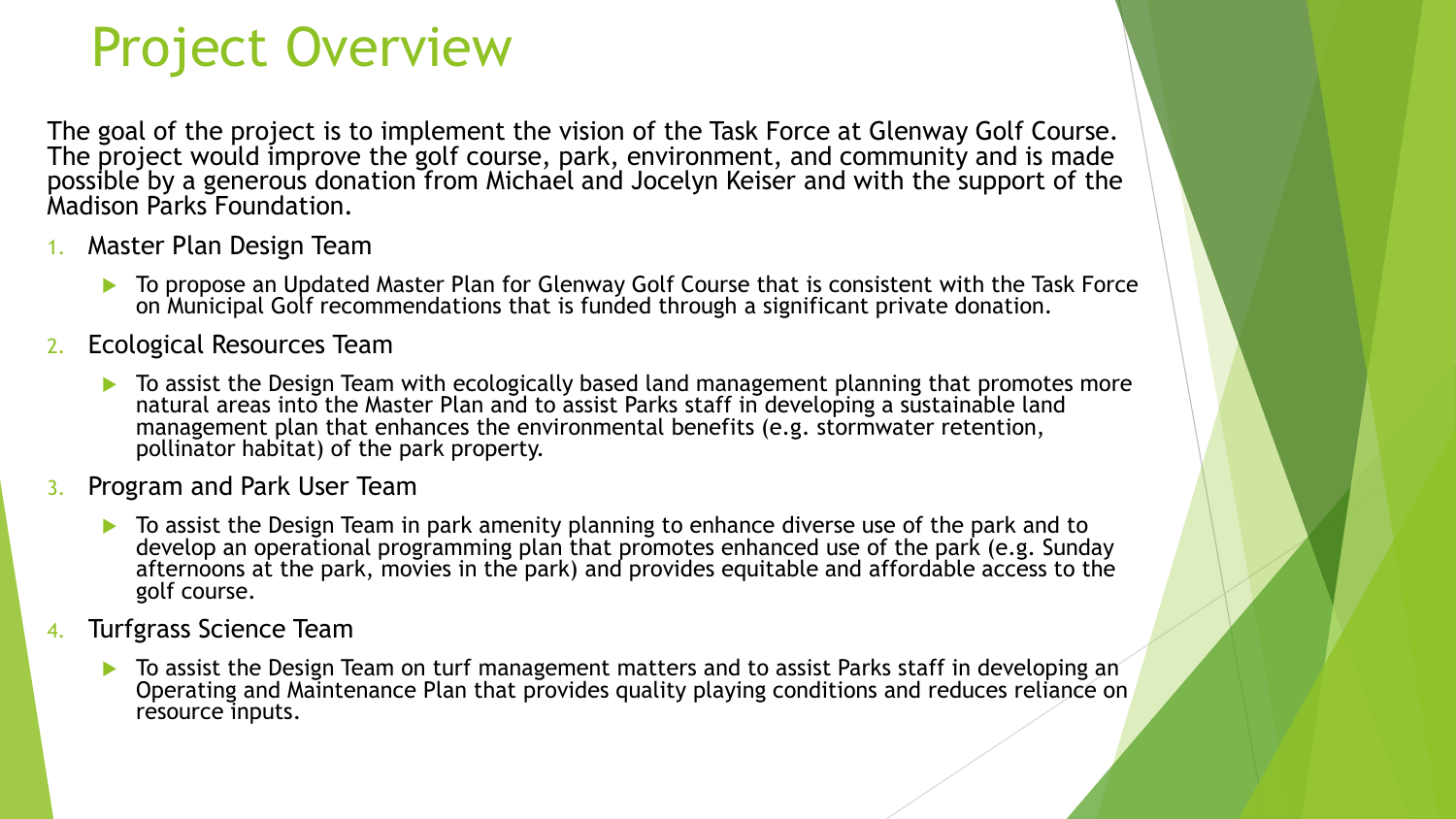### **Madison Parks collaboration with UW-Madison Turfgrass Science Program**

#### *Construction phase*

Assist with grass species selection Assist with soil root zone selection for greens

#### *Management phase*

Develop long-term resource use efficiency management plan to:

- \* Increase water use efficiency
- \* Reduce pesticide risk
- \* Minimize carbon emissions and promote sequestration
- \* Optimize fertilizer efficacy

### **UW-MADISON TURFGRASS SCIENCE**



**Michael Bekken** PhD Student Dept of Soil Science

#### *Expertise:*

- Golf course resource use
- Carbon cycling
- Pesticide risk analysis



**Doug Soldat** Professor Dept of Soil Science

#### *Expertise:*

- Turfgrass ecology
- Golf course soils
- Nutrient and water management